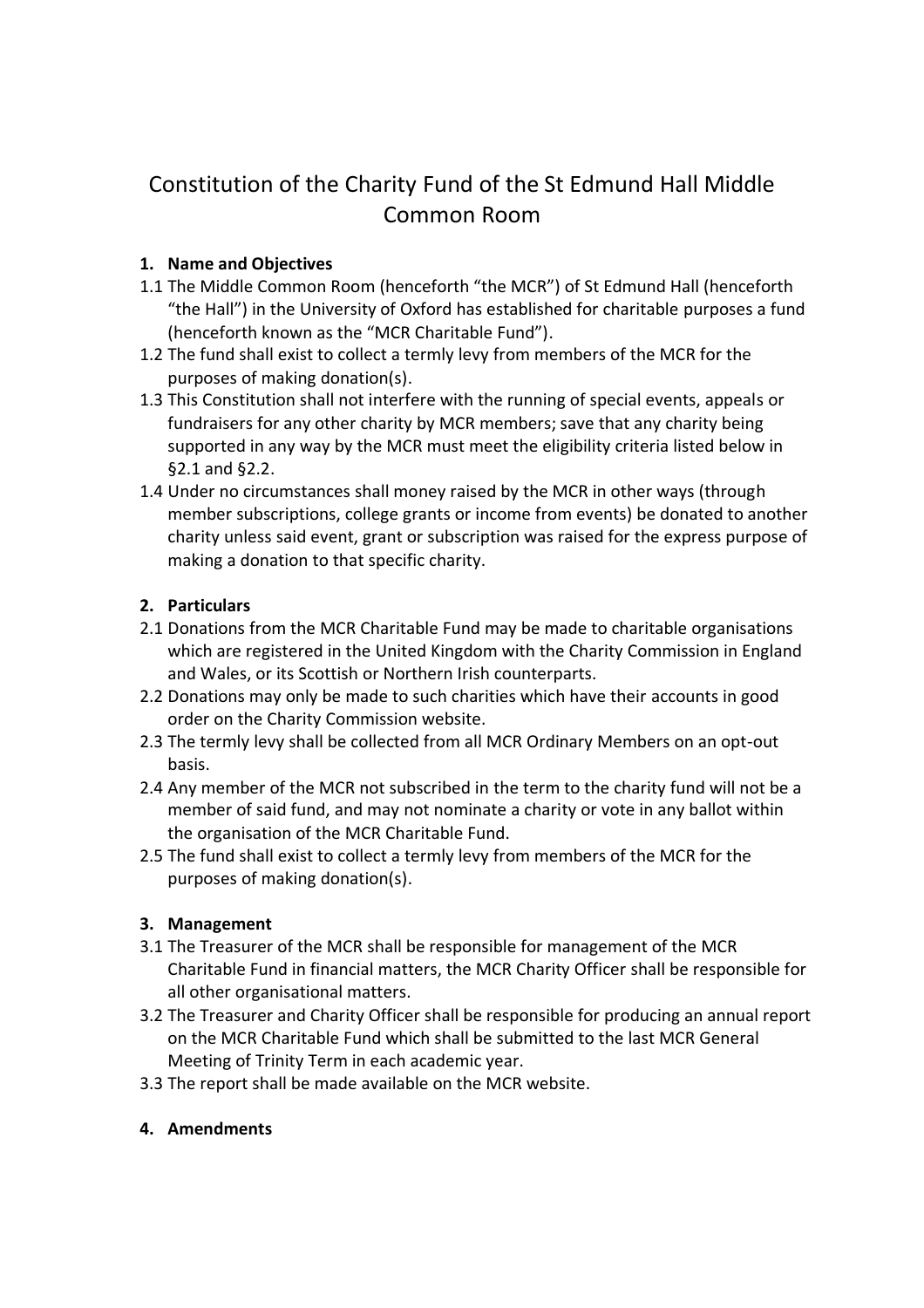- 4.1 Amendments to this Constitution may be passed by a two-thirds majority at an MCR General Meeting, subject to the regulations for General Meetings listed in the MCR Constitution and Standing Orders.
- 4.2 Amendments to this Constitution must be approved by the Governing Body of the College.

## **5. Nomination of Charities**

- 5.1 Nominations for charities which members request the fund make a donation to should be nominated at least five full working days in advance of the first General Meeting of each term.
- 5.2 Nominations must be made via email to the MCR Vice-President and Charities Officer via email.
- 5.3 Any member making a nomination undertakes not to opt-out from the charity fund in the term in which they have made the nomination.
- 5.4 This procedure shall be repeated termly.
- 5.5 The nomination must include the following points (henceforth the "name an particulars") :
- 5.5.1 The full, legal name of the charity
- 5.5.2 The charity's registered charity number
- 5.5.3 A statement of the nominator's involvement with the charity, including any conflict of interest
- 5.5.4 The amount being requested
- 5.5.5 A 150-word manifesto or statement describing the work that the charity does and what the funds would be used for.
- 5.6 The maximum amount requested by a nominator shall be £500 if the nominating member is involved in the charity or if there is other MCR involvement, or £250 otherwise.
- 5.7 Late nominations shall not be accepted under any circumstance.
- 5.8 The MCR Treasurer and Charity Officer shall be responsible for checking that the charity's particulars are correct and that their accounts are in good standing on the Charity Commission website, at least three days prior to the first General Meeting of each term, or an otherwise designated Emergency General Meeting (henceforth "the meeting").

#### **6. Voting Procedures**

- 6.1 The names and particulars of all nominated and eligible charities shall be passed to the MCR Vice-president at least three days in advance of the meeting..
- 6.2 The MCR Vice-President shall circulate the names and particulars of the nominated charities to the MCR Members at least two days in advance of the meeting.
- 6.3 The nominator of each charity or their nominated alternate may present the name and particulars of the charity at the meeting.
- 6.4 If an MCR member wishes to dispute the inclusion of a charity in the nominations list, they may propose this at the meeting provided that there are sound moral or legal reasons for doing this. A charity may be removed by vote if a simple majority is in favour.
- 6.5 The vote of all remaining nominated charities shall be via electronic vote, organised by the MCR Charity Officer no more than three days after the meeting.